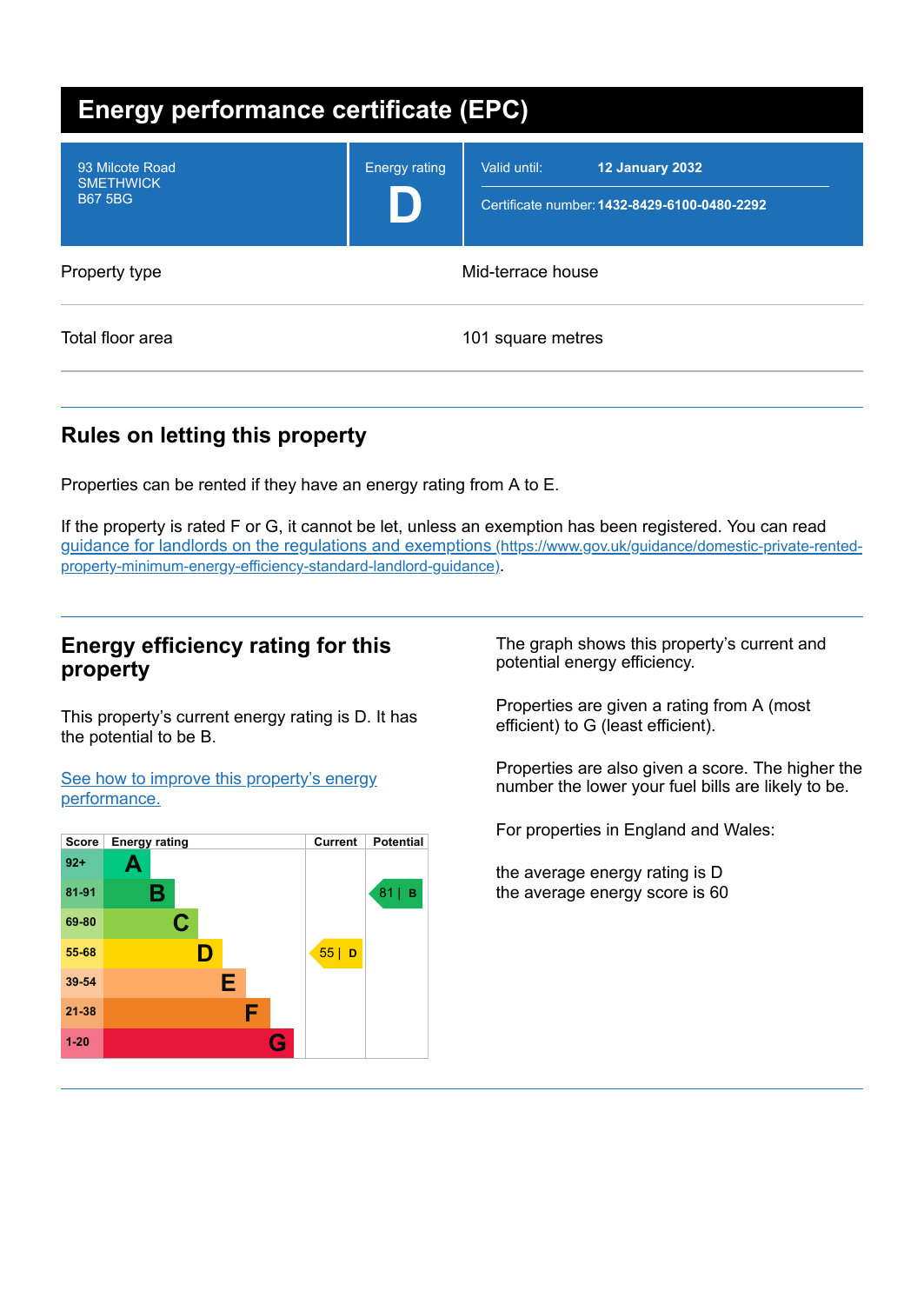# **Breakdown of property's energy performance**

This section shows the energy performance for features of this property. The assessment does not consider the condition of a feature and how well it is working.

Each feature is assessed as one of the following:

- very good (most efficient)
- good
- average
- poor
- very poor (least efficient)

When the description says "assumed", it means that the feature could not be inspected and an assumption has been made based on the property's age and type.

| <b>Feature</b>       | <b>Description</b>                             | Rating    |
|----------------------|------------------------------------------------|-----------|
| Wall                 | Solid brick, as built, no insulation (assumed) | Very poor |
| Wall                 | Cavity wall, as built, no insulation (assumed) | Poor      |
| Roof                 | Pitched, no insulation (assumed)               | Very poor |
| Roof                 | Roof room(s), no insulation (assumed)          | Very poor |
| Window               | Partial double glazing                         | Poor      |
| Main heating         | Boiler and radiators, mains gas                | Good      |
| Main heating control | Programmer, room thermostat and TRVs           | Good      |
| Hot water            | From main system                               | Good      |
| Lighting             | Low energy lighting in 57% of fixed outlets    | Good      |
| Floor                | Suspended, no insulation (assumed)             | N/A       |
| Floor                | Solid, no insulation (assumed)                 | N/A       |
| Secondary heating    | Room heaters, mains gas                        | N/A       |

## **Primary energy use**

The primary energy use for this property per year is 333 kilowatt hours per square metre (kWh/m2).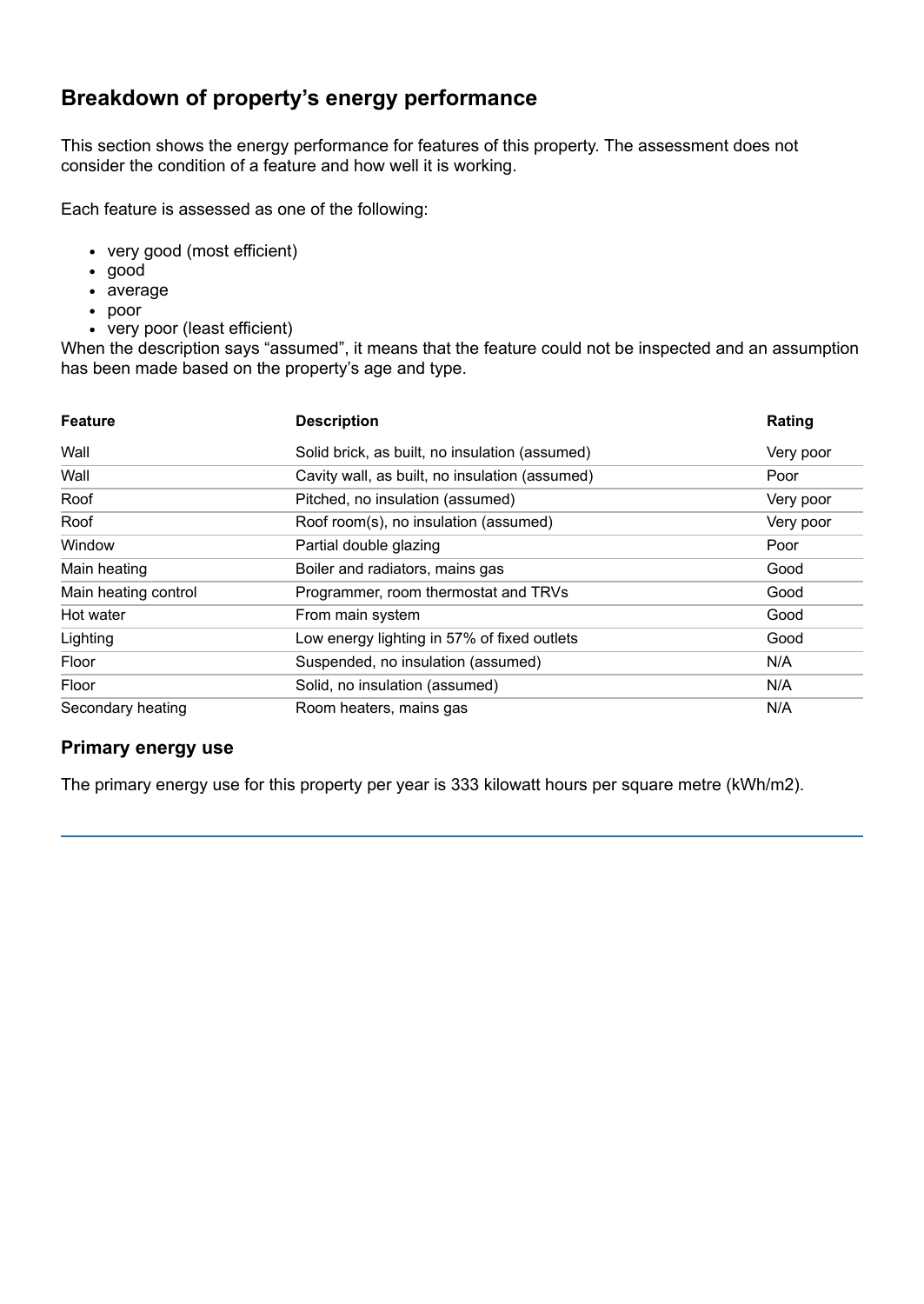| This property produces                                         | 5.9 tonnes of CO2                                                                                                                                                                        |  |
|----------------------------------------------------------------|------------------------------------------------------------------------------------------------------------------------------------------------------------------------------------------|--|
| This property's potential<br>production                        | 2.4 tonnes of CO2                                                                                                                                                                        |  |
|                                                                | By making the recommended changes, you<br>could reduce this property's CO2 emissions by<br>3.5 tonnes per year. This will help to protect the                                            |  |
| environment.                                                   |                                                                                                                                                                                          |  |
|                                                                | Environmental impact ratings are based on<br>assumptions about average occupancy and<br>energy use. They may not reflect how energy is<br>consumed by the people living at the property. |  |
| based on how much carbon dioxide (CO2) they<br>6 tonnes of CO2 |                                                                                                                                                                                          |  |

# <span id="page-2-0"></span>**Improve this property's energy performance**

By following our step by step recommendations you could reduce this property's energy use and potentially save money.

Carrying out these changes in order will improve the property's energy rating and score from D (55) to B (81).

| <b>Step</b>                                                          | <b>Typical installation</b><br>cost | <b>Typical yearly</b><br>saving |
|----------------------------------------------------------------------|-------------------------------------|---------------------------------|
| 1. Flat roof or sloping ceiling insulation                           | £850 - £1,500                       | £53                             |
| 2. Room-in-roof insulation                                           | £1,500 - £2,700                     | £223                            |
| 3. Internal or external wall insulation                              | £4,000 - £14,000                    | £77                             |
| 4. Floor insulation (suspended floor)                                | £800 - £1,200                       | £25                             |
| 5. Low energy lighting                                               | £30                                 | £30                             |
| 6. Solar water heating                                               | £4,000 - £6,000                     | £26                             |
| 7. Replace single glazed windows with low-E double glazed<br>windows | £3,300 - £6,500                     | £30                             |
| 8. Solar photovoltaic panels                                         | £3,500 - £5,500                     | £328                            |

## **Paying for energy improvements**

Find energy grants and ways to save energy in your home. [\(https://www.gov.uk/improve-energy-efficiency\)](https://www.gov.uk/improve-energy-efficiency)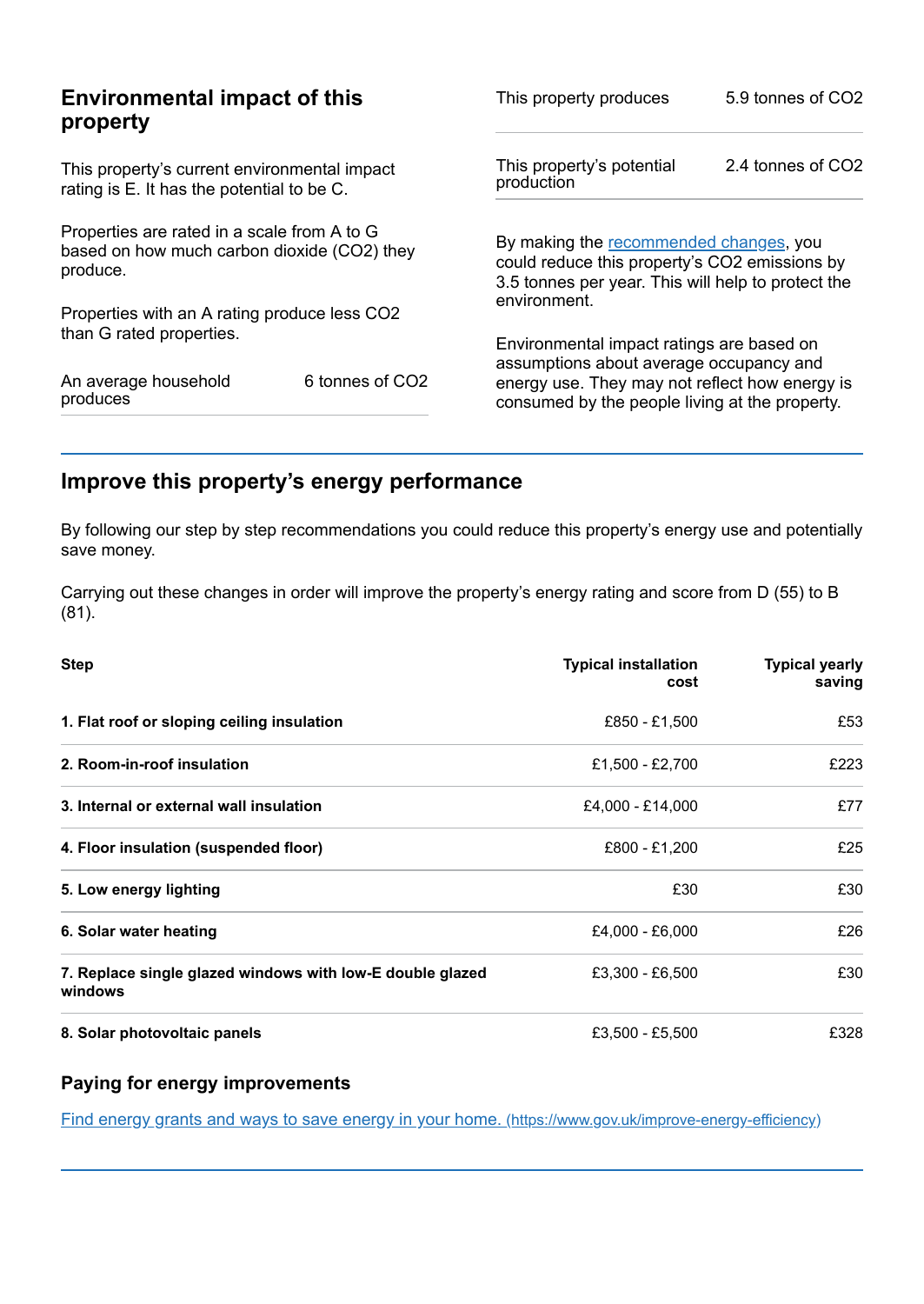# **Estimated energy use and potential savings**

| Estimated yearly energy<br>cost for this property | £1196 |
|---------------------------------------------------|-------|
| Potential saving                                  | £463  |

The estimated cost shows how much the average household would spend in this property for heating, lighting and hot water. It is not based on how energy is used by the people living at the property.

The potential saving shows how much money you could save if you complete each [recommended](#page-2-0) step in order.

For advice on how to reduce your energy bills visit Simple Energy Advice [\(https://www.simpleenergyadvice.org.uk/\)](https://www.simpleenergyadvice.org.uk/).

#### **Heating use in this property**

Heating a property usually makes up the majority of energy costs.

## Estimated energy used to heat this property

| Type of heating                                      | <b>Estimated energy used</b> |  |
|------------------------------------------------------|------------------------------|--|
| <b>Space heating</b>                                 | 19958 kWh per year           |  |
| Water heating                                        | 2237 kWh per year            |  |
| Potential energy savings by installing<br>insulation |                              |  |
|                                                      |                              |  |
| <b>Type of insulation</b>                            | Amount of energy saved       |  |
| Loft insulation                                      | 804 kWh per year             |  |
| Cavity wall insulation                               | 322 kWh per year             |  |